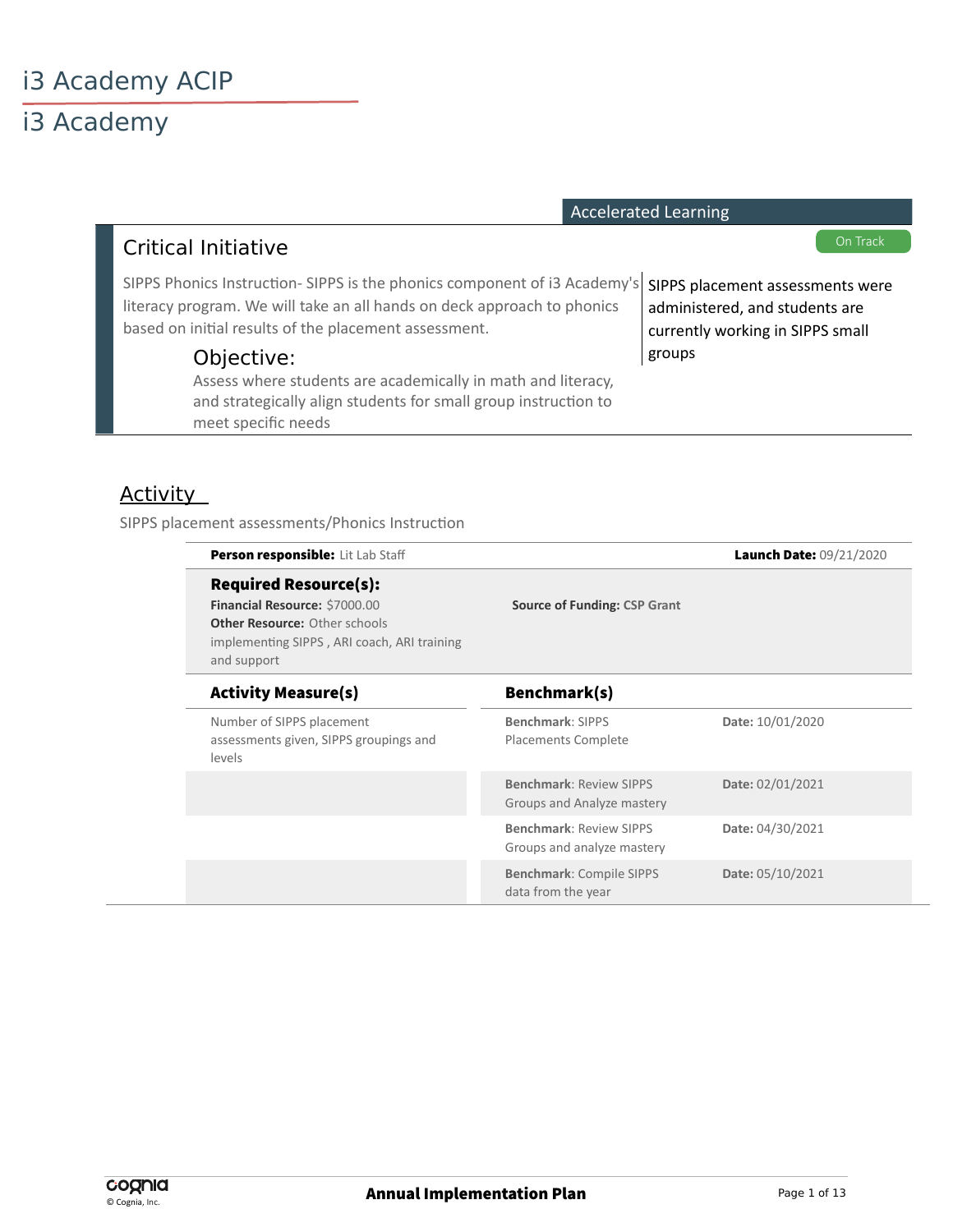# i3 Academy

|                                                                                                                                                                                              |                                     | <b>Accelerated Learning</b>                                                                     |
|----------------------------------------------------------------------------------------------------------------------------------------------------------------------------------------------|-------------------------------------|-------------------------------------------------------------------------------------------------|
| <b>Critical Initiative</b>                                                                                                                                                                   |                                     | On Track                                                                                        |
| Assessing Math Concepts and Math Assessments-An initial math<br>assessment was designed/coordinated to mirror our literacy assessment<br>to help teachers determine small group instruction. |                                     | Math assessments have been<br>administered, and students are<br>beginning to work in math small |
| Objective:<br>Assess where students are academically in math and literacy,<br>and strategically align students for small group instruction to<br>meet specific needs                         |                                     | groups.                                                                                         |
| <b>Activity</b><br>Conduct math assessments to determine small groups                                                                                                                        |                                     |                                                                                                 |
| Person responsible: Math Lab Team                                                                                                                                                            |                                     | Launch Date: 09/14/2020                                                                         |
| <b>Required Resource(s):</b><br>Financial Resource: \$1000.00<br>Other Resource: Math coaches, Math Lab<br>team                                                                              | <b>Source of Funding: CSP Grant</b> |                                                                                                 |
| <b>Activity Measure(s)</b>                                                                                                                                                                   | Benchmark(s)                        |                                                                                                 |

assessments

**Benchmark**: Midyear assessment benchmark

**Benchmark**: End of year assessment benchmark

Math assessment results **Benchmark**: Conduct math

© Cognia, Inc.

**Date:** 09/14/2020

**Date:** 01/04/2021

**Date:** 05/17/2021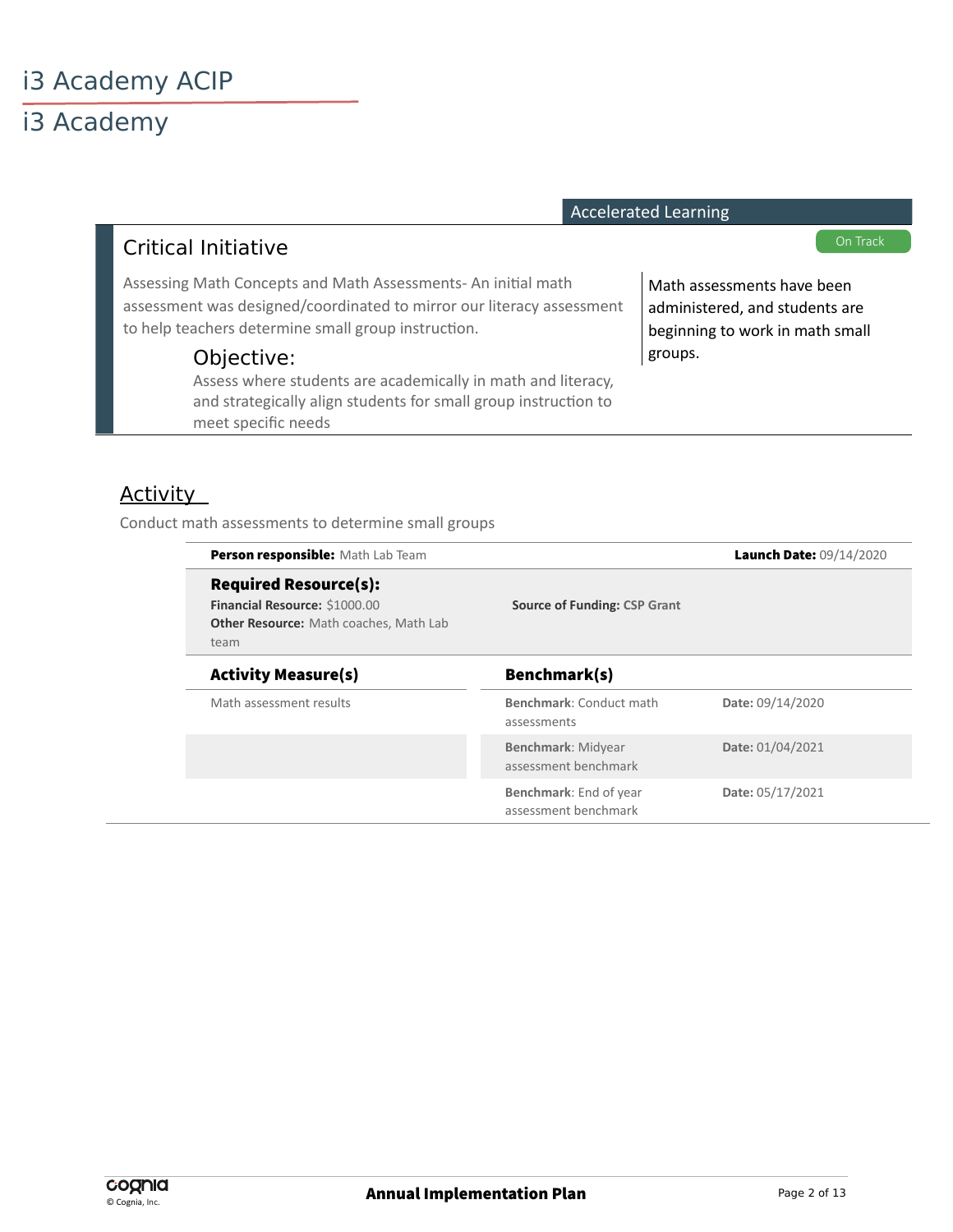# i3 Academy

|                                                                                                                                                                      | Accelerated Learning                                                                                         |
|----------------------------------------------------------------------------------------------------------------------------------------------------------------------|--------------------------------------------------------------------------------------------------------------|
| <b>Critical Initiative</b>                                                                                                                                           | On Track                                                                                                     |
| iReady benchmark assessment- students took the iReady benchmark<br>assessment to help support an additional data point for student<br>instructional design.          | The first iReady benchmark has been<br>administered. We are conducting an<br>iReady training with faculty on |
| Objective:<br>Assess where students are academically in math and literacy,<br>and strategically align students for small group instruction to<br>meet specific needs | October 15.                                                                                                  |

Accelerated Learning

### **Activity**

Schoolwide iReady benchmark assessments

| Person responsible: Chief Academic<br>Officer, Tech Specialist, Teachers                                |                                                               | Launch Date: 09/21/2020 |
|---------------------------------------------------------------------------------------------------------|---------------------------------------------------------------|-------------------------|
| <b>Required Resource(s):</b><br>Financial Resource: \$5000.00<br><b>Other Resource: iReady training</b> | Source of Funding: ARI for K-3                                |                         |
| <b>Activity Measure(s)</b>                                                                              | Benchmark(s)                                                  |                         |
| iReady benchmark assessments                                                                            | <b>Benchmark: Initial Beginning</b><br>of Year Testing Window | Date: 09/21/2020        |
|                                                                                                         | <b>Benchmark: Mid-year testing</b><br>window                  | Date: 01/04/2021        |
|                                                                                                         | Benchmark: End of year<br>testing window                      | Date: 04/26/2021        |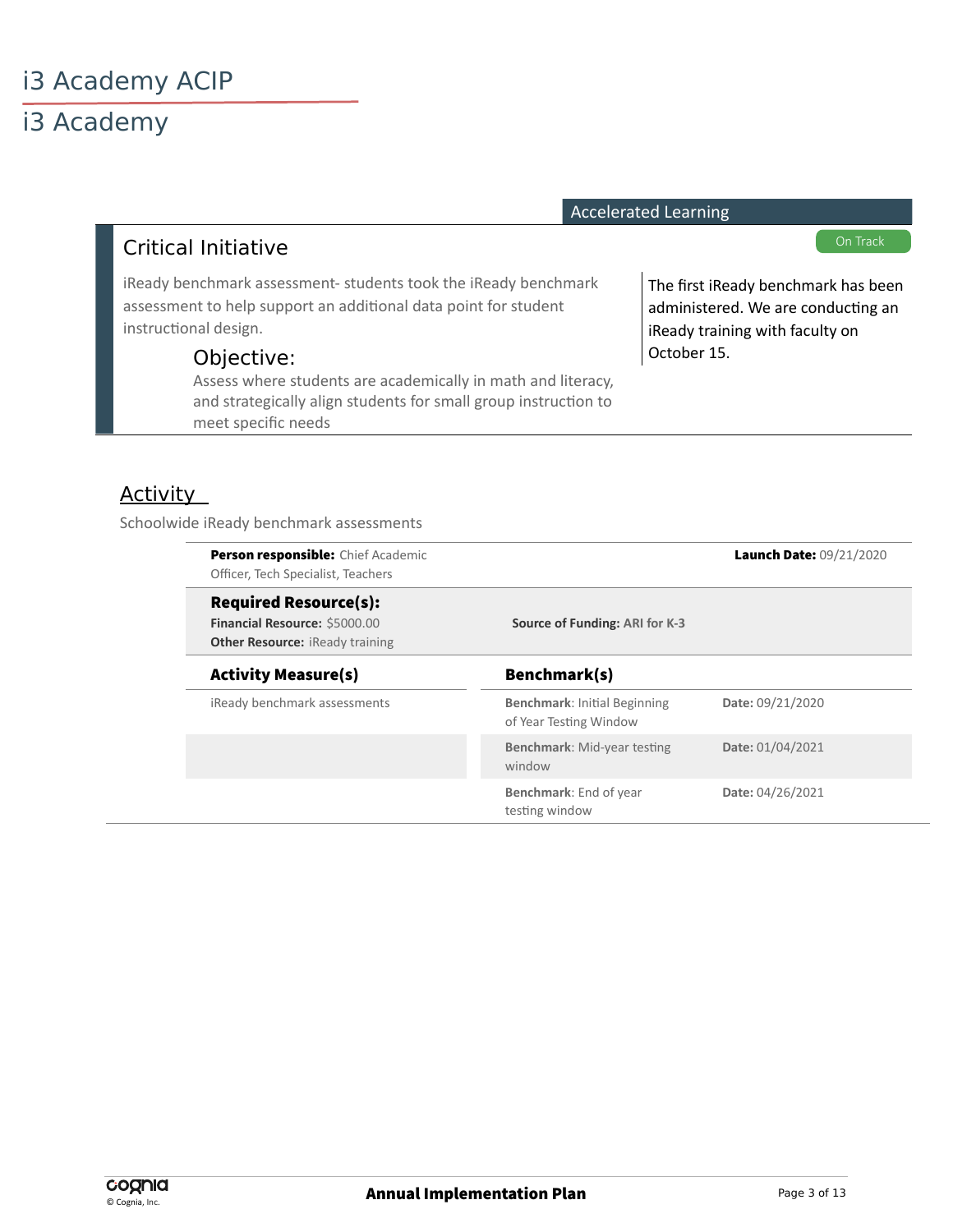i3 Academy

|                                                                                                                                                                                                                | <b>Personalized Learning</b>                                                                             |
|----------------------------------------------------------------------------------------------------------------------------------------------------------------------------------------------------------------|----------------------------------------------------------------------------------------------------------|
| <b>Critical Initiative</b>                                                                                                                                                                                     | On Track                                                                                                 |
| Create learning environments that are conducive to learning with<br>technology and support parents at home in creating those learning<br>environments. Eliminate barriers to learning due to technology access | Devices have been deployed to<br>families and we are currently a 1:1<br>learning environment, seeking to |
| Objective:<br>Utilize technology and learning management systems to create                                                                                                                                     | continue improving technology                                                                            |

a blended learning environment, where students can work at

#### **Activity**

Deploy technology to families

their own pace

| Person responsible: Technology Team                                    |                                  | Launch Date: 08/17/2020 |
|------------------------------------------------------------------------|----------------------------------|-------------------------|
| <b>Required Resource(s):</b>                                           |                                  |                         |
| <b>Financial Resource:</b>                                             | <b>Source of Funding:</b>        |                         |
| <b>Other Resource:</b>                                                 |                                  |                         |
| <b>Activity Measure(s)</b>                                             | Benchmark(s)                     |                         |
| Number of devices and accessories<br>deployed to students and families | <b>Benchmark: Deploy devices</b> | Date: 08/17/2020        |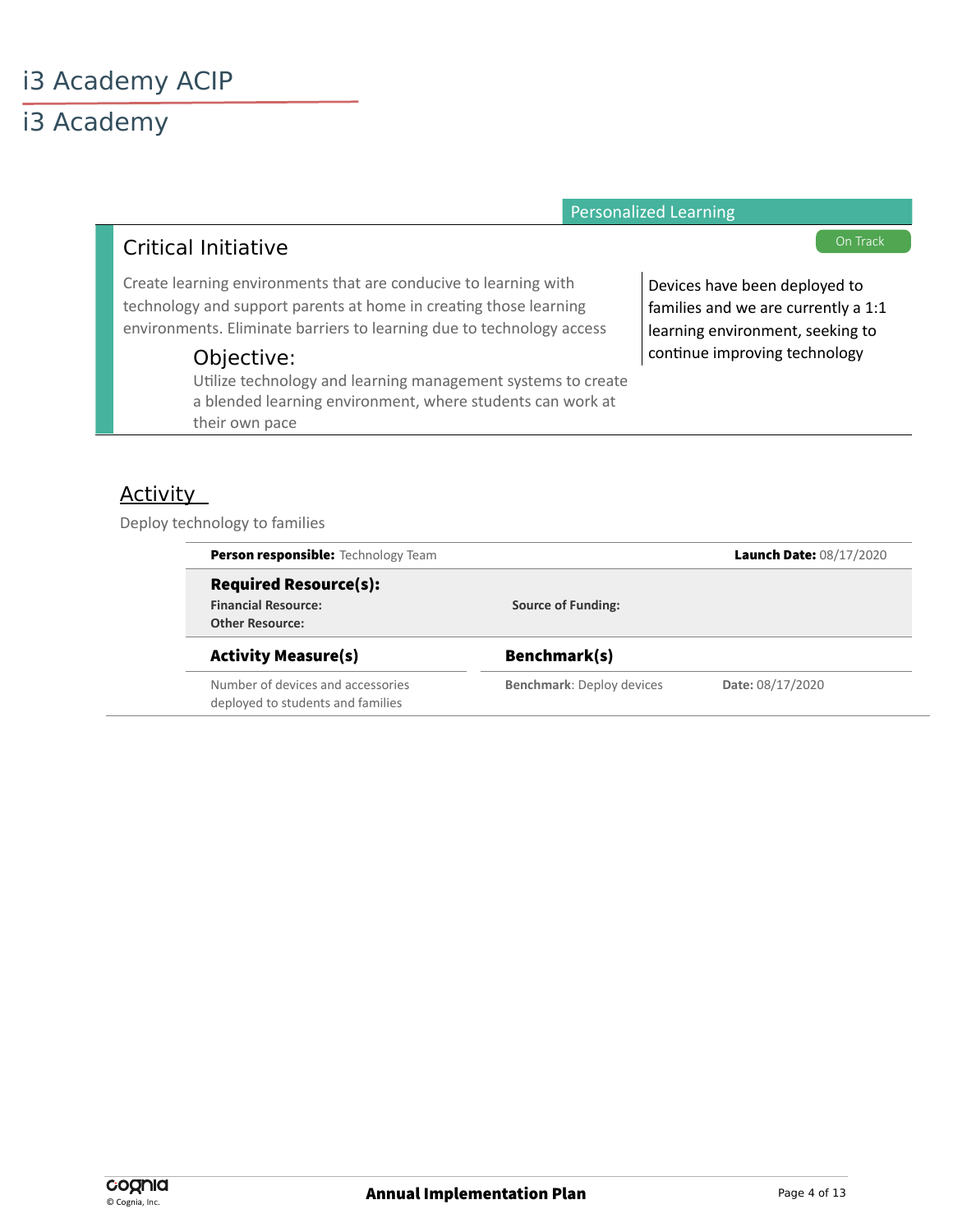|                                                                                                                            | <b>Personalized Learning</b>                                                  |
|----------------------------------------------------------------------------------------------------------------------------|-------------------------------------------------------------------------------|
| <b>Critical Initiative</b>                                                                                                 | On Track                                                                      |
| Implement learning management systems that support self-directed<br>learning (Google Classroom and Seesaw)                 | Google Classroom is up and running<br>in grades 2-5, while grades K-1 utilize |
| Objective:                                                                                                                 | Seesaw.                                                                       |
| Utilize technology and learning management systems to create<br>a blended learning environment, where students can work at |                                                                               |
| their own pace                                                                                                             |                                                                               |

#### **Activity**

Implement Seesaw and Google Classroom

| <b>Person responsible:</b> Technology Team                                                                                       |                                                   | Launch Date: 08/24/2020 |
|----------------------------------------------------------------------------------------------------------------------------------|---------------------------------------------------|-------------------------|
| <b>Required Resource(s):</b><br>Financial Resource: \$3000.00<br><b>Other Resource:</b> Google for Education,<br>Seesaw Learning | <b>Source of Funding: CSP grant</b>               |                         |
| <b>Activity Measure(s)</b>                                                                                                       | Benchmark(s)                                      |                         |
| Usage of learning management systems<br>by teachers and students                                                                 | Benchmark: Deploy learning<br>management systems  | Date: 08/24/2020        |
|                                                                                                                                  | <b>Benchmark: Monitor usage</b><br>of LMS         | Date: 11/02/2020        |
|                                                                                                                                  | Benchmark: Training or PLC<br>opportunity for LMS | Date: 02/01/2021        |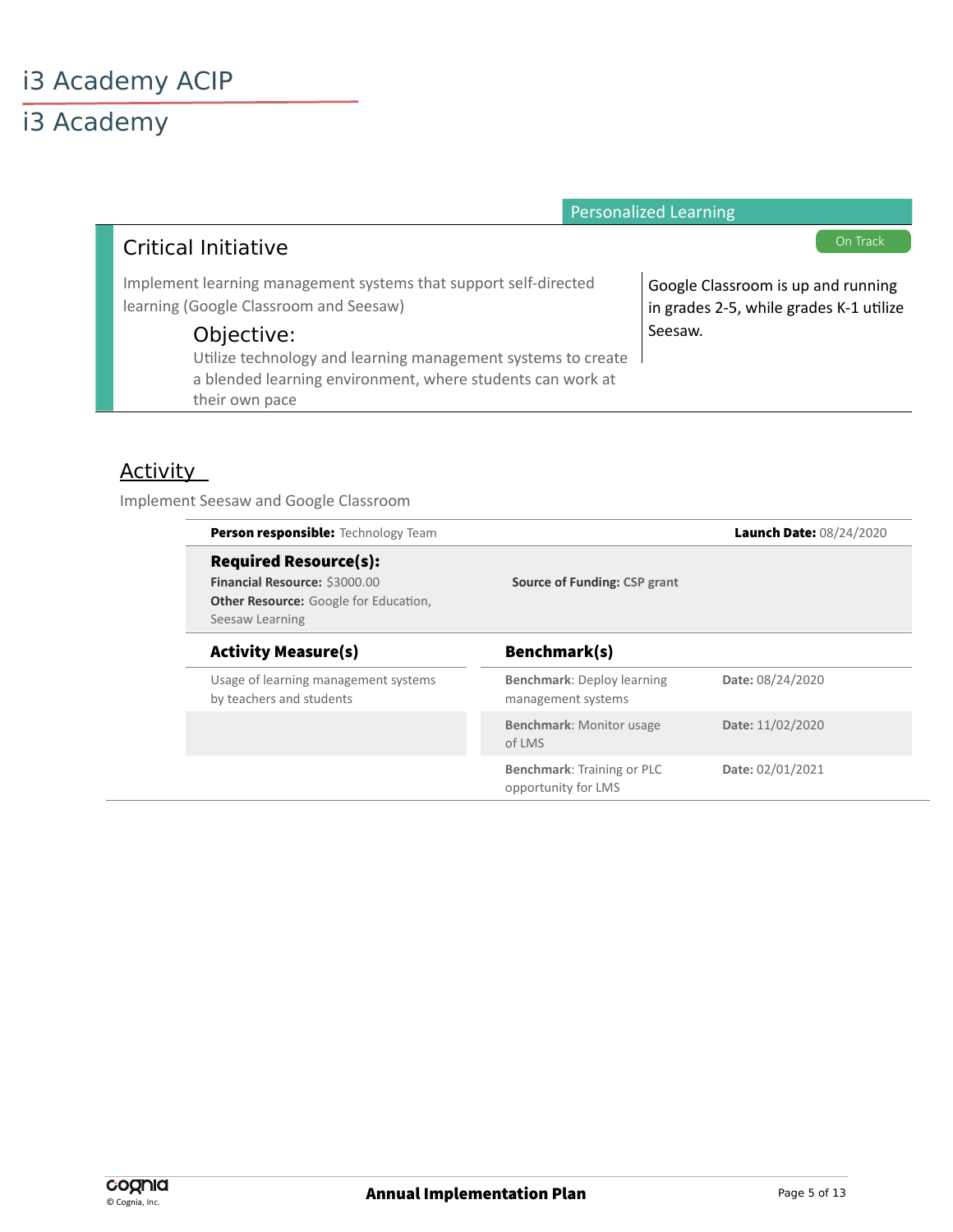|                                                                                                                                                                                                                                                      | <b>Personalized Learning</b>                                                                                                                  |
|------------------------------------------------------------------------------------------------------------------------------------------------------------------------------------------------------------------------------------------------------|-----------------------------------------------------------------------------------------------------------------------------------------------|
| Critical Initiative                                                                                                                                                                                                                                  | On Track                                                                                                                                      |
| Support educators in blended learning and virtual learning professional<br>development<br>Objective:<br>Utilize technology and learning management systems to create<br>a blended learning environment, where students can work at<br>their own pace | Teachers had training with EdFarm in<br>August at our Virtual Summit. They<br>will continue to have trianing on<br>various tools during PLC's |

#### **Activity**

Collaborate with EdFarm for iPad training

| <b>Person responsible:</b> Technology Team |                                                      | Launch Date: 08/14/2020 |
|--------------------------------------------|------------------------------------------------------|-------------------------|
| <b>Required Resource(s):</b>               |                                                      |                         |
| <b>Financial Resource:</b>                 | <b>Source of Funding:</b>                            |                         |
| <b>Other Resource:</b>                     |                                                      |                         |
| <b>Activity Measure(s)</b>                 | Benchmark(s)                                         |                         |
| Training participation with EdFarm         | Benchmark: EdFarm training<br>with i3 Faculty        | Date: 08/14/2020        |
|                                            | <b>Benchmark:</b> EdFarm training<br>with i3 Faculty | Date: 11/16/2020        |
|                                            | <b>Benchmark: EdFarm Training</b><br>with i3 Faculty | Date: 02/19/2021        |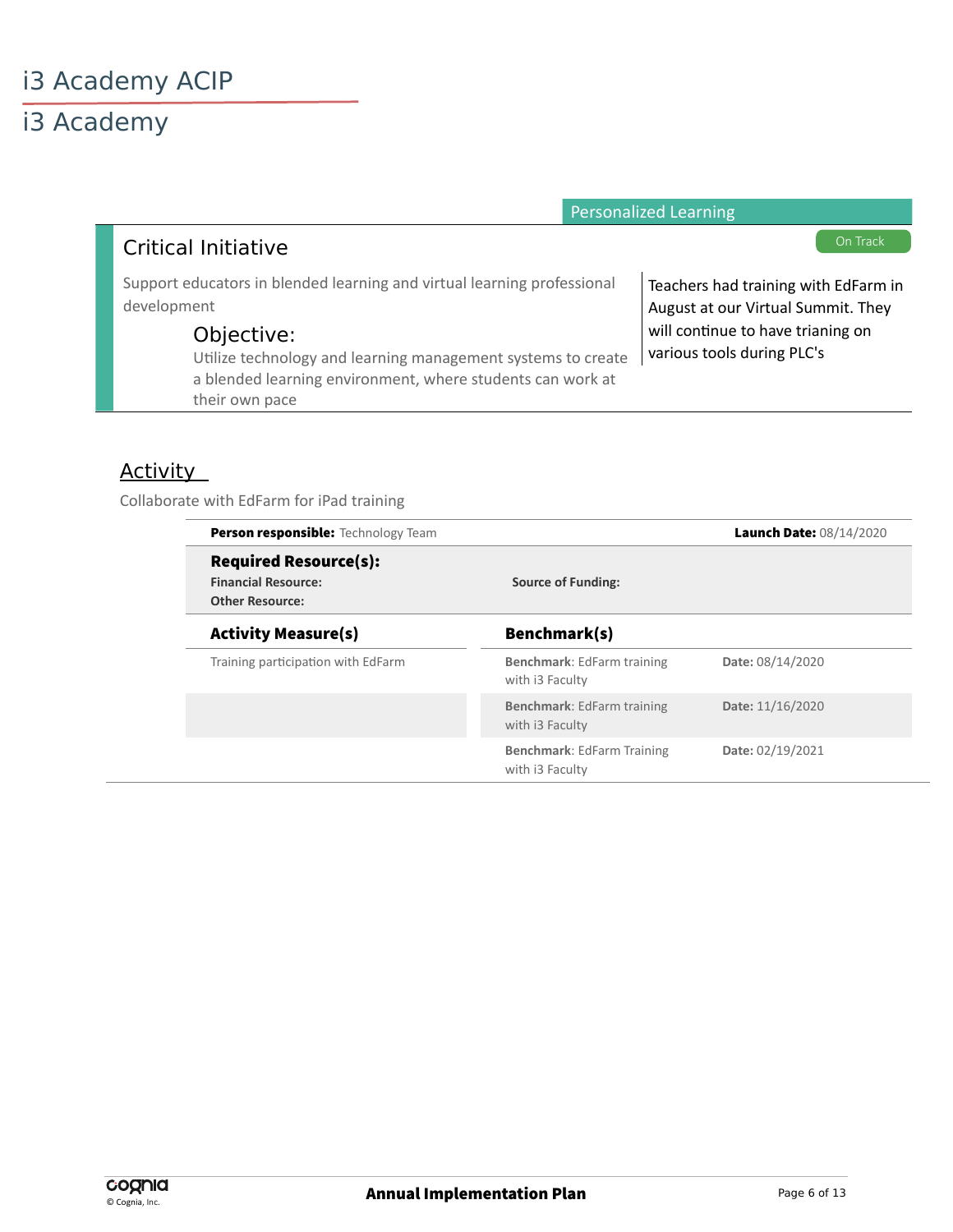|                                                                                                                                                       | Social-emotional wellness           |
|-------------------------------------------------------------------------------------------------------------------------------------------------------|-------------------------------------|
| <b>Critical Initiative</b>                                                                                                                            | On Track                            |
| Implement the Caring School Community curriculum: morning and closing   Training on Caring School Community<br>circles, and caring school discipline. | was provided during the i3 Virtual  |
| Objective:                                                                                                                                            | Summit. Opening and closing circles |
| To create an environment where students and staff feel safe,<br>supported, and a sense of belonging.                                                  | occur daily in classrooms           |

#### **Activity**

Caring School Community Implementaton

| <b>Person responsible:</b> Student Services<br><b>Team</b>                              |                                                                           | Launch Date: 08/04/2020 |
|-----------------------------------------------------------------------------------------|---------------------------------------------------------------------------|-------------------------|
| <b>Required Resource(s):</b><br>Financial Resource: \$5000.00<br><b>Other Resource:</b> | <b>Source of Funding: CSP Grant</b>                                       |                         |
| <b>Activity Measure(s)</b>                                                              | Benchmark(s)                                                              |                         |
| Caring School Community surveys,<br>culture and climate surveys                         | <b>Benchmark: Caring School</b><br><b>Community Training</b>              | Date: 08/04/2020        |
|                                                                                         | Benchmark: Opening and<br>Closing Circle<br>Implementation                | Date: 08/20/2020        |
|                                                                                         | <b>Benchmark: Caring School</b><br><b>Community Program</b><br>Evaluation | Date: 02/15/2021        |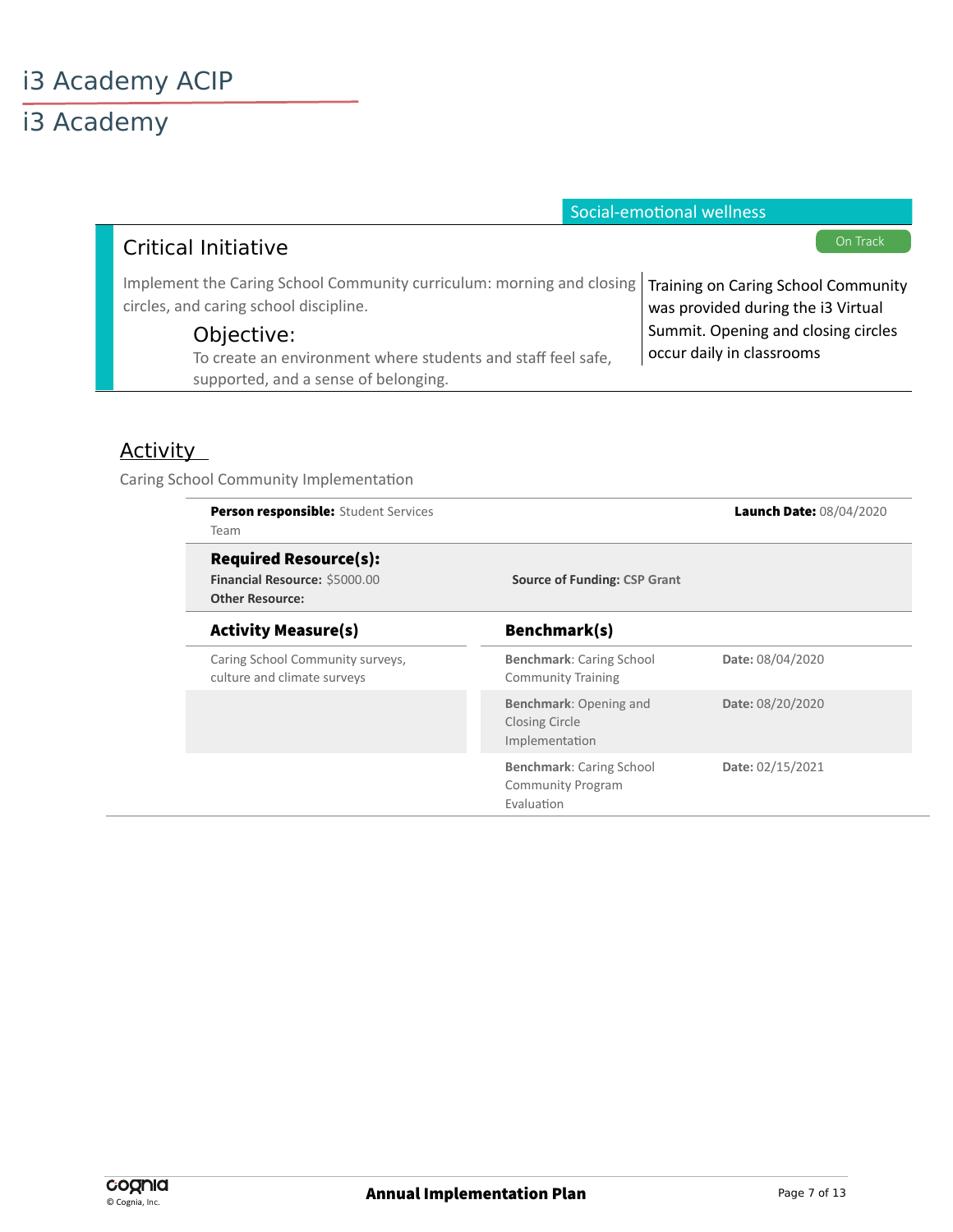|                                                              | Social-emotional wellness             |
|--------------------------------------------------------------|---------------------------------------|
| <b>Critical Initiative</b>                                   | On Track                              |
| Distribute surveys for social-emotional well being           | Panorama surveys have been            |
| Objective:                                                   | distributed, eProve and Caring School |
| To create an environment where students and staff feel safe, | community surveys will be             |
| supported, and a sense of belonging.                         | distributed throughout the year.      |

### **Activity**

Variety of culture/Climate surveys

| <b>Person responsible:</b> Student Services<br>Team                                    |                                            | Launch Date: 09/21/2020 |
|----------------------------------------------------------------------------------------|--------------------------------------------|-------------------------|
| <b>Required Resource(s):</b><br>Financial Resource: \$500.00<br><b>Other Resource:</b> | Source of Funding: New School Venture Fund |                         |
| <b>Activity Measure(s)</b>                                                             | Benchmark(s)                               |                         |
| Survey metrics from Caring School<br>Community, Panorama, and eProve                   | Benchmark: BOY surveys                     | Date: 09/21/2020        |
|                                                                                        | <b>Benchmark: Midyear surveys</b>          | Date: 01/18/2021        |
|                                                                                        | <b>Benchmark: EOY Surveys</b>              | Date: 05/03/2021        |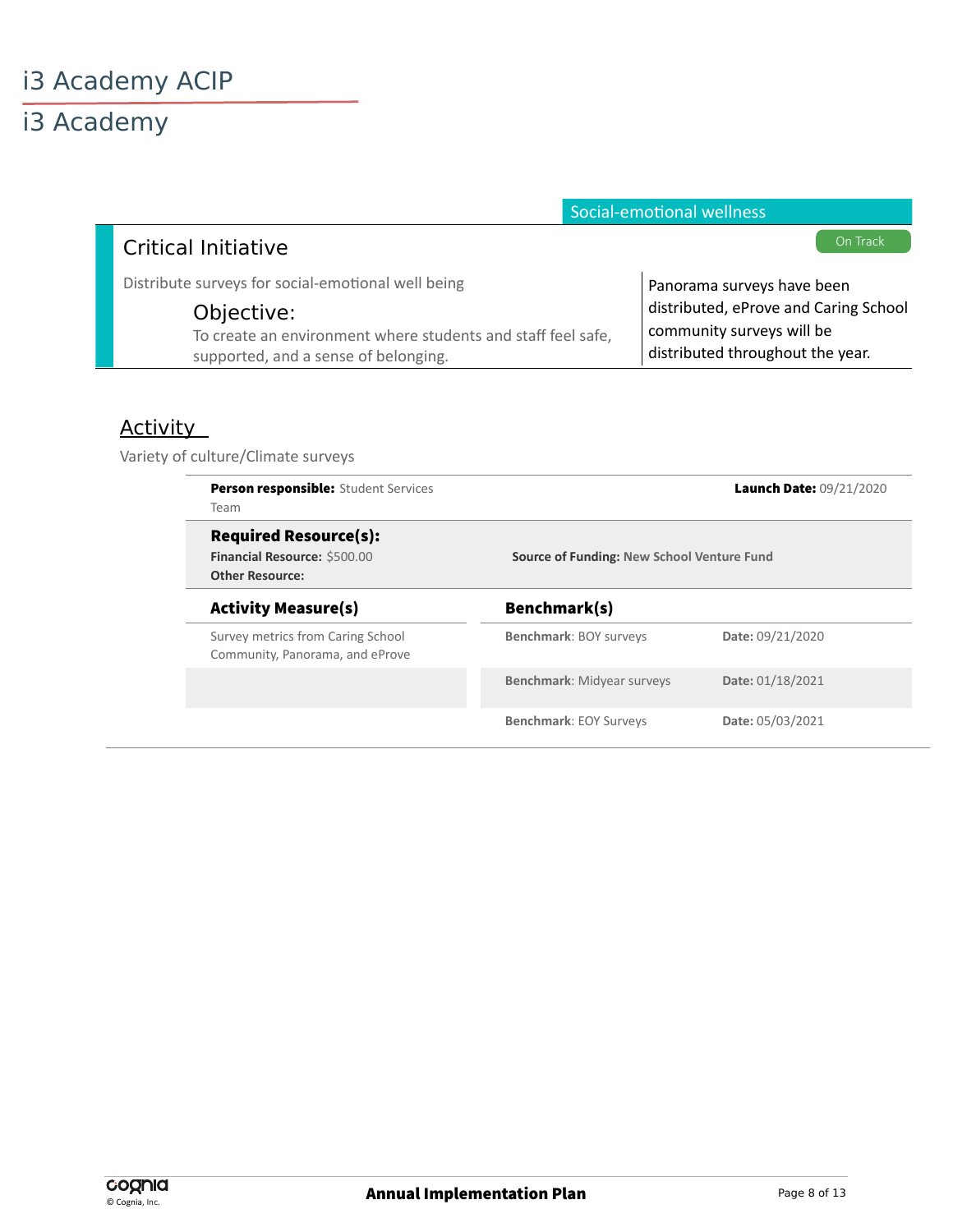|                                                                                                                    | Social-emotional wellness                                                 |
|--------------------------------------------------------------------------------------------------------------------|---------------------------------------------------------------------------|
| Critical Initiative                                                                                                | On Track                                                                  |
| Employee assistance program for staff to access mental health resources<br>as needed.                              | The Employee Assistance Program is<br>operating and staff are able to opt |
| Objective:<br>To create an environment where students and staff feel safe,<br>supported, and a sense of belonging. | into it. Reports will be provided<br>quarterly.                           |

### **Activity**

Deploy Employee Assistance Program

| Person responsible: Leadership team                                                     |                                                                 | Launch Date: 08/12/2020 |
|-----------------------------------------------------------------------------------------|-----------------------------------------------------------------|-------------------------|
| <b>Required Resource(s):</b><br>Financial Resource: \$5000.00<br><b>Other Resource:</b> | <b>Source of Funding: CSP Grant</b>                             |                         |
| <b>Activity Measure(s)</b>                                                              | Benchmark(s)                                                    |                         |
| Reports for program participation<br>provided by UAB EAP                                | <b>Benchmark: Employee</b><br>Assistance Program<br>Orientation | Date: 08/12/2020        |
|                                                                                         | <b>Benchmark: Fall Report</b>                                   | Date: 11/02/2020        |
|                                                                                         | <b>Benchmark:</b> Spring Report                                 | Date: 02/01/2021        |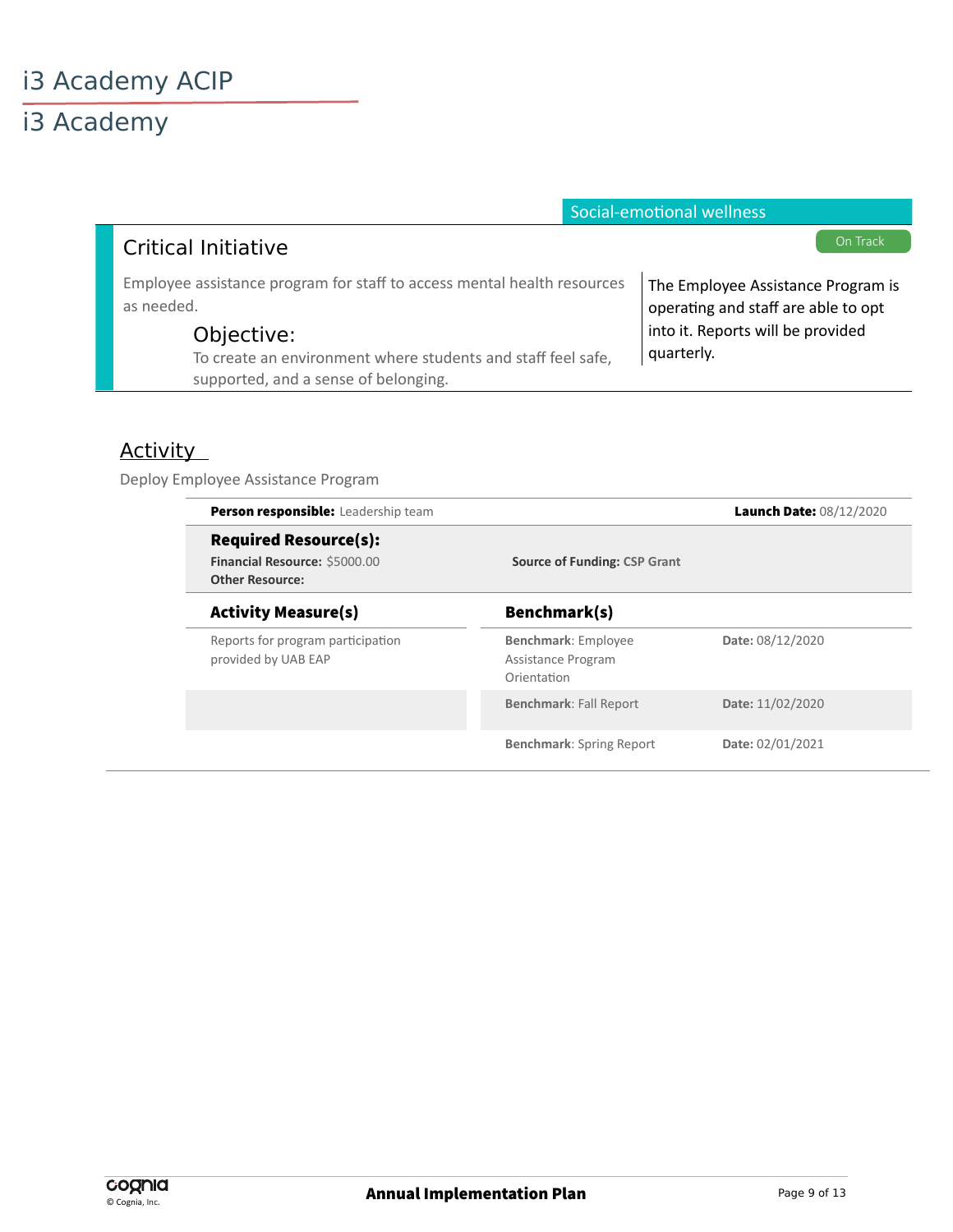### i3 Academy

Enrichment and Engagement

#### Critical Initiative

Implementaton of enrichment programs (Makerspace, World Language, Art, Wellness) and project-based learning to empower learners to be agents of change

#### Objective:

To create a highly enriching, highly engaging learning environment that facilitates learners to become empowered agents of change.

On Track

The enrichment team is preparing to launch an interdisciplinary project on Dia De Los Muertos that incorporates Makerspace, Spanish, and Art.

#### **Activity**

Schedule for a robust enrichment program

| Person responsible: Academic Team                                                                                                           |                                                                                      | Launch Date: 08/03/2020 |
|---------------------------------------------------------------------------------------------------------------------------------------------|--------------------------------------------------------------------------------------|-------------------------|
| <b>Required Resource(s):</b><br>Financial Resource: \$0.00<br><b>Other Resource:</b> Community partners to<br>expand enrichment programming | <b>Source of Funding:</b>                                                            |                         |
| <b>Activity Measure(s)</b>                                                                                                                  | Benchmark(s)                                                                         |                         |
| Projects implemented through the<br>enrichment program                                                                                      | Benchmark: Virtual Summit,<br>community partner<br>connections to enrichment<br>team | Date: 08/03/2020        |
|                                                                                                                                             | Benchmark: 1 schoolwide<br>project implemented by the<br>enrichment team             | Date: 12/18/2020        |
|                                                                                                                                             | Benchmark: 3 schoolwide<br>projects implemented by<br>enrichment team                | Date: 04/05/2021        |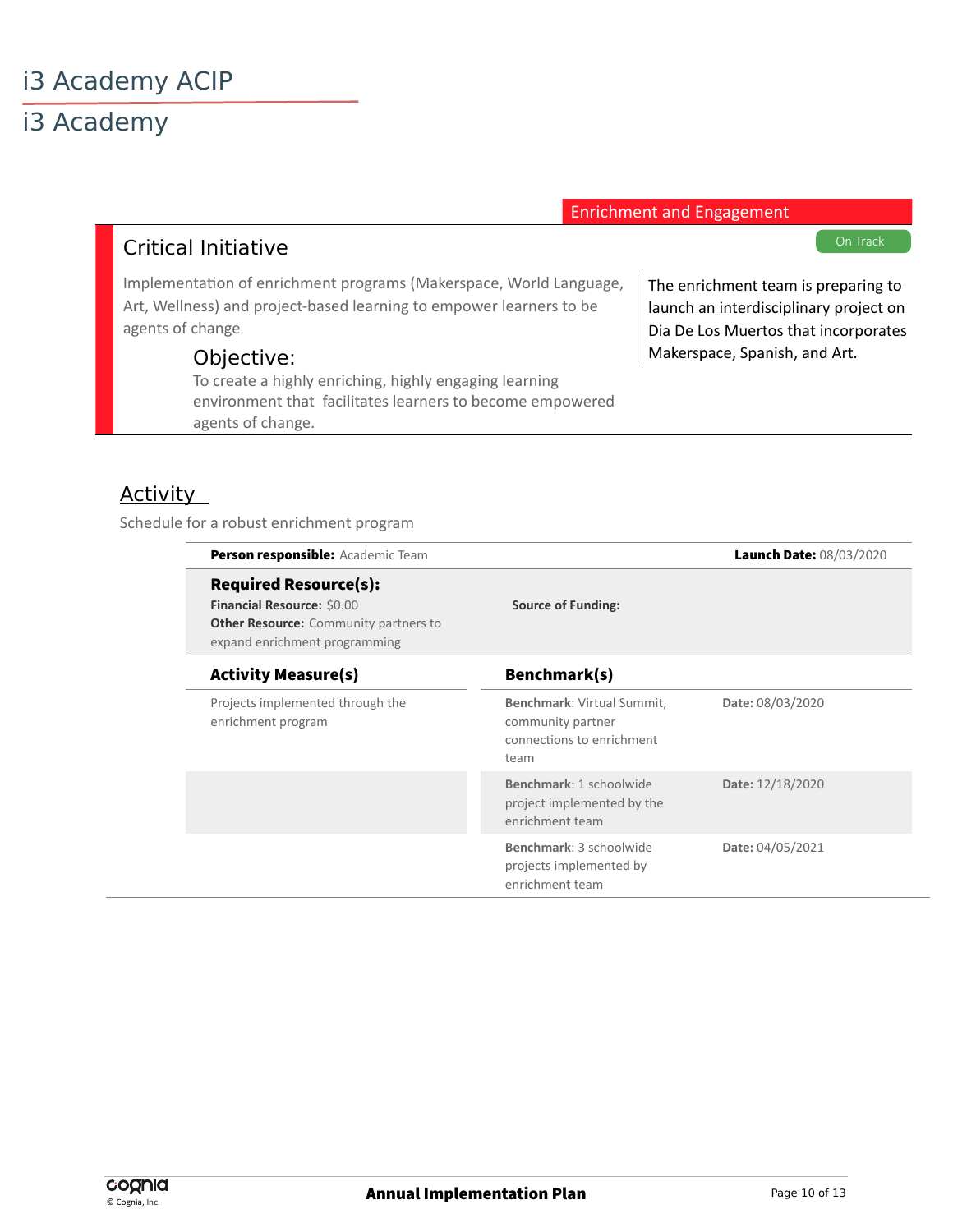Enrichment and Engagement

#### Critical Initiative

To support project-based and problem-based learning experiences in classrooms and in enrichment/afer school/summer programs.

#### Objective:

To create a highly enriching, highly engaging learning environment that facilitates learners to become empowered agents of change.

A handful of teachers who are comfortable with Project-based learning are preparing to launch projects.

#### Activity

Multi-year implementation of PBL at i3

| Person responsible: Academic Team                                                                                  |                                                                                               | <b>Launch Date:</b> |
|--------------------------------------------------------------------------------------------------------------------|-----------------------------------------------------------------------------------------------|---------------------|
| <b>Required Resource(s):</b><br>Financial Resource: \$0.00<br><b>Other Resource: Purpose Built Schools</b><br>team | <b>Source of Funding:</b>                                                                     |                     |
| <b>Activity Measure(s)</b>                                                                                         | Benchmark(s)                                                                                  |                     |
| Authentic, showcase projects at i3<br>Academy                                                                      | Benchmark: 2-3 projects<br>implemented throughout the<br>school (classrooms or<br>enrichment) | Date: 12/31/2020    |
|                                                                                                                    | Benchmark: 3-5 projects<br>implemented throughout the<br>school                               | Date: 05/03/2021    |
|                                                                                                                    | Benchmark: Project-based<br>learning training for whole<br>staff                              | Date: 07/19/2021    |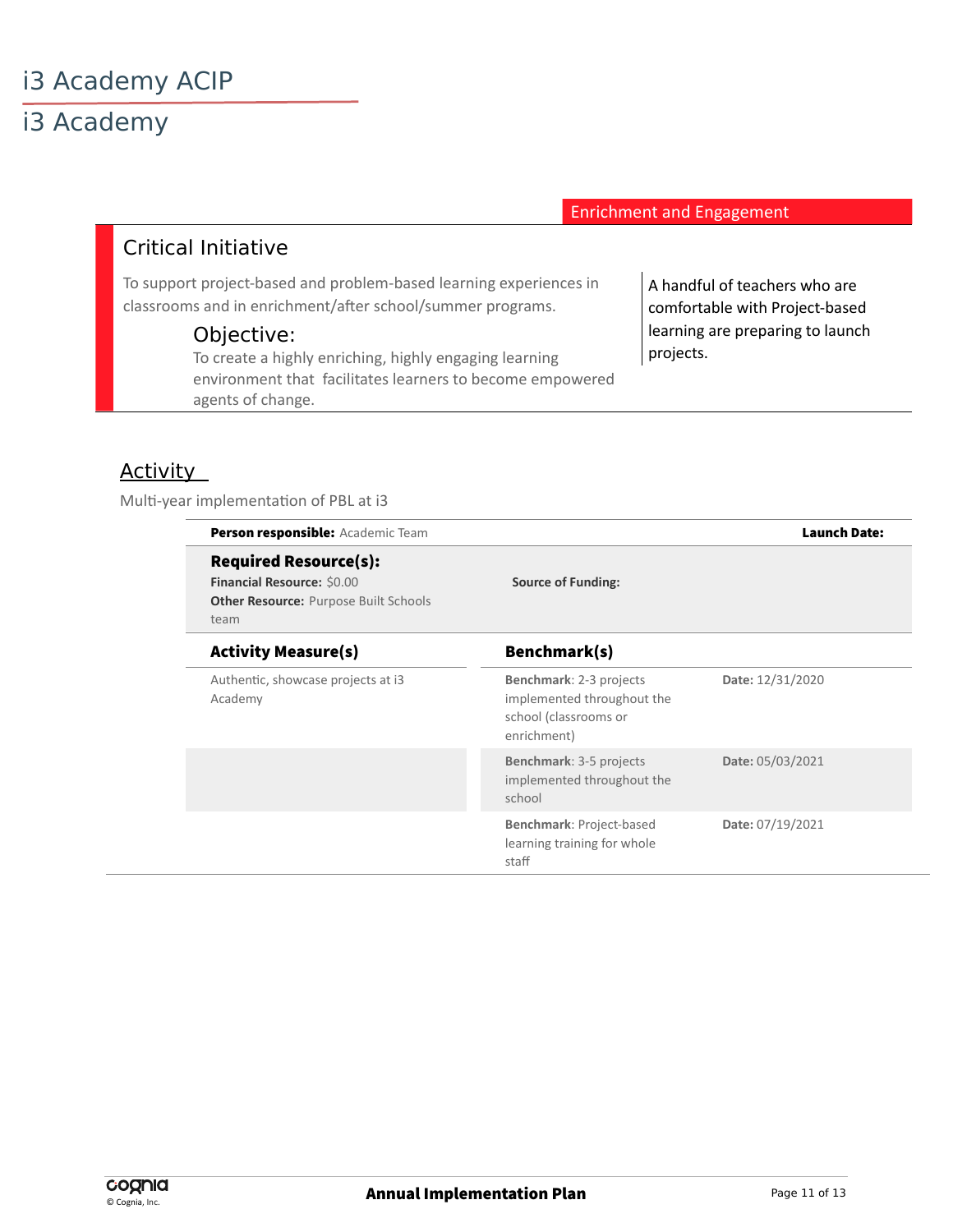| <b>Critical Thinking skills</b>                                                                                                                 |
|-------------------------------------------------------------------------------------------------------------------------------------------------|
| On Track                                                                                                                                        |
| STEAM curricula through Makerspace, Science, enrichment program, the<br>The gifted and Makerspace teacher<br>received a grant for STEAM centers |
| for the Makerspace that will be<br>implemented this fall                                                                                        |
|                                                                                                                                                 |

### **Activity**

STEAM Curricula Implementation

| Person responsible: Academic Team,<br>Enrichment Team                                                                                       |                                                                  | Launch Date: 08/18/2020 |
|---------------------------------------------------------------------------------------------------------------------------------------------|------------------------------------------------------------------|-------------------------|
| <b>Required Resource(s):</b><br>Financial Resource: \$25000.00<br><b>Other Resource: Purpose Built Schools</b><br>Team, Drew Charter School | Source of Funding: Gifted Grant, CSP Funds                       |                         |
| <b>Activity Measure(s)</b>                                                                                                                  | Benchmark(s)                                                     |                         |
| STEAM activities at i3 Academy<br>(Robotics, Makerspace, Community<br>Garden, Science)                                                      | Benchmark: Project-based<br>learning training with<br>enrichment | Date: 08/18/2020        |
|                                                                                                                                             | Benchmark: Remote<br>Makerspace Classes                          | Date: 09/07/2020        |
|                                                                                                                                             | <b>Benchmark: STEAM Center</b><br>implementation                 | Date: 11/02/2020        |